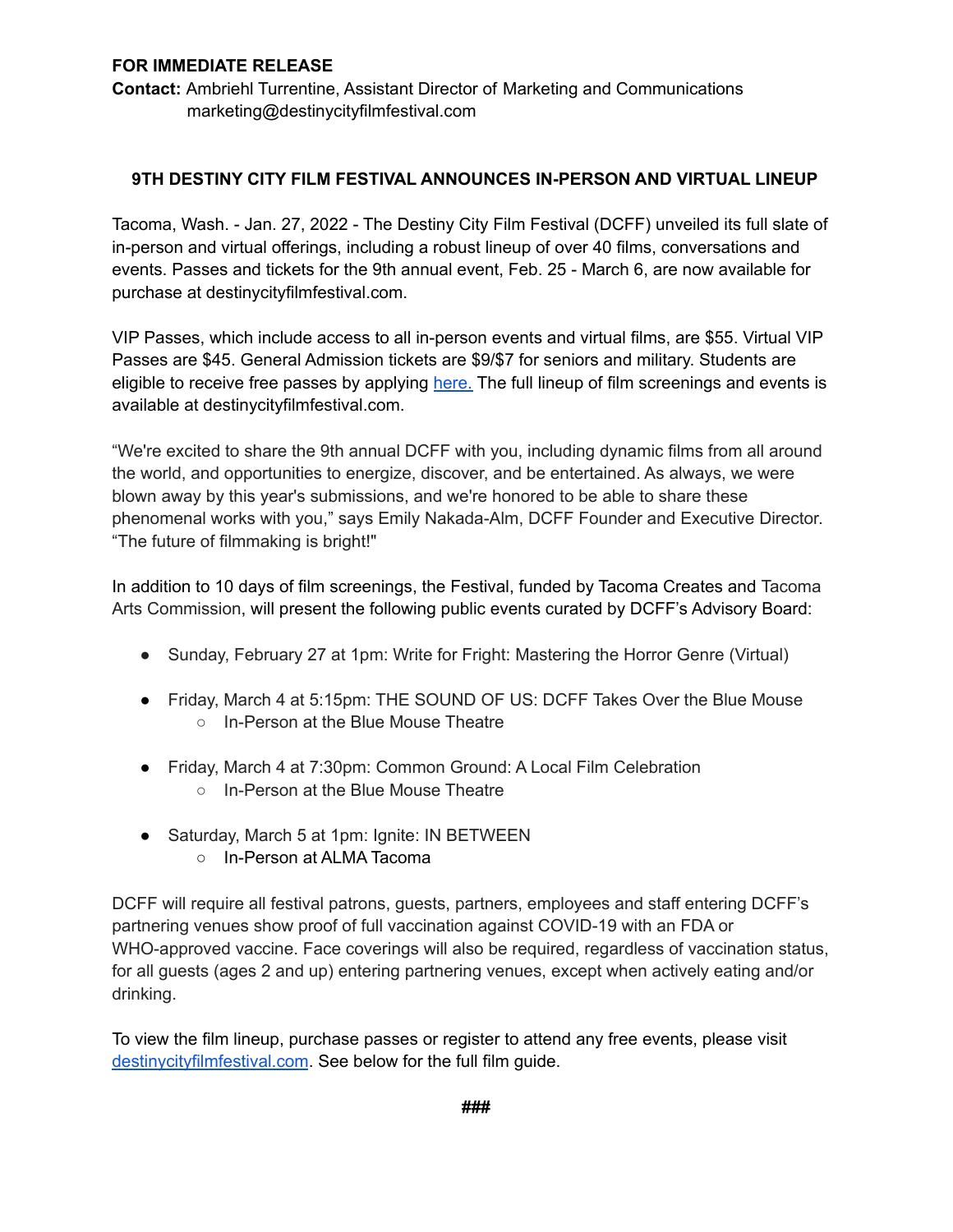# **DESTINY CITY FILM FESTIVAL: FULL SCHEDULE**

#### **Feature Film Program**

*Anchor Point* **|** Dir. Holly Tuckett, 91 min, Documentary (USA)

*Anchor Point* is a documentary film about women changing the culture of firefighting on our nation's public lands. It's a story told through the eyes of wildland firefighters Kelly Martin and Lacey England, whose careers have been forged by grit and perseverance. They're deeply connected to the lands they protect and determined to build an equitable workplace, free from discrimination and assault.

*Everything in the End* **|** Dir. Mylissa Fitzsimmons, 74 min, Narrative (USA)

A story of a lonely traveler who finds human connections during the final days of Earth's existence.

*Landlocked* **|** Dir. Timothy Hall, 81 min, Narrative (USA)

Nick, a chef on the brink of opening his first restaurant, struggles to put his life back together following the loss of his mother. At his wife's urging, he reluctantly reaches out to Briana, his estranged, transgender parent. Seeking closure with both parental relationships, he invites Briana to join him on St. Simons Island, Georgia to scatter his mother's ashes. As they journey across the American Southeast, Nick and Briana must come to terms with the rocky emotional terrain of their pasts. As they approach their island destination and circumstances conspire to bring them closer together, their tumultuous family history comes into full view. Nick and Briana are faced with the difficult task of determining a new path forward.

*Ludi* **|** Dir. Edson Jean, 81 min, Narrative (USA)

Desperate to send money to her family back in Haiti, hardworking and exhausted nurse Ludi Alcidor spends a chaotic day battling coworkers, clients, and an impatient bus driver as she chases the American dream in Miami's Little Haiti neighborhood.

*No Visible Trauma* **|** Dir. Marc Serpa Francoeur & Robinder Uppal, 99 min, Documentary (USA)

In the midst of a global uprising against police violence and systemic racism, *No Visible Trauma,* examines a deeply troubled police department and reveals the devastating consequences of unchecked police brutality. Despite its relatively low crime rates, recent years have seen the Calgary Police Service shoot and kill more people than officers in any other Canadian city, and more than either the New York or Chicago police departments in 2018. Five years in the making, the film unravels the intertwined stories of three individuals who were the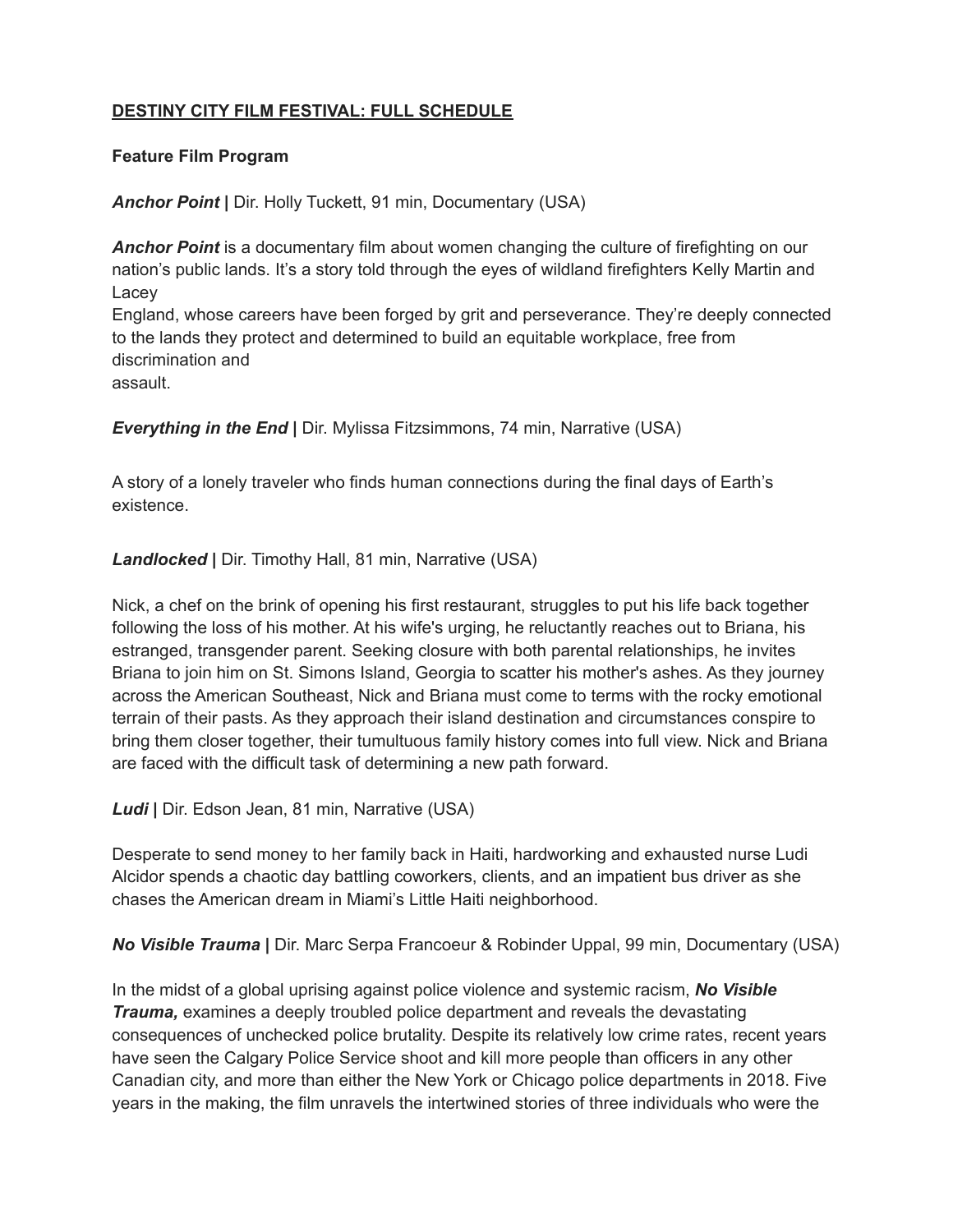victims of extreme violence at the hands of police officers. From the kidnapping and beating of a young immigrant from Ghana, to the fatal shooting of an unarmed man during a "wellness check", the film exposes a criminal justice system that fails to hold police officers accountable for their actions.

## *Queen of Glory* **|** Dir. Nana Mensah, 79 min, Narrative (USA)

Ghanaian-American Sarah is all set to abandon her Ivy League doctoral program to follow her married lover across the country. Her plans are derailed, however, when her mother's sudden death leaves her the owner of a neighborhood bookshop in the Bronx.

*The Sound of Us* **|** Dir. Chris Gero, 118 min, Documentary (USA)

Music is the sound of truth, the sound of hope. It is the sound of unity and courage. During this critical time in history, the profound truth remains that music is the great, universal language. *The Sound of Us* chronicles a series of wide-ranging, diverse stories that exemplify the power of music and the triumph of the human spirit.

*Available to viewers in Washington state only.*

## **Short Film Program**

### **SHORTS: Changemakers, 85 min**

**The Beauty President** | Dir. Whitney Skauge, 22 min, Documentary (USA)

In 1992, at the height of the AIDS pandemic, activist Terence Alan Smith made a historic bid for president of the United States as his drag queen persona Joan Jett Blakk. Today, Smith reflects back on his seminal civil rights campaign and its place in American history.

**Guadalupe Maravilla and the Sound of Healing** | Dir. Rafael Salazar & Ava Wiland, 10 min, Documentary (USA)

Sculptor, performer, and sound healer Guadalupe Maravilla combines his personal experiences as a formerly undocumented immigrant and cancer survivor with indigenous knowledge to create new rituals for healing. An impressionistic look at Maravilla's multifaceted practice and biography, the film follows the celebrated Salvadoran born artist – who immigrated alone from Central America as a child and overcame colon cancer as an adult – as he creates epic cast metal towers at Socrates Sculpture Park in Long Island City and conducts healing "sound baths" for his community. The film was produced by the long-running, Peabody Award-winning documentary non-profit Art21 and directed, shot, and edited by Brooklyn-based Latinx filmmakers Rafael Salazar and Ava Wiland (RAVA Films.)

**Senior Prom** | Dir. Luisa Conlon, 14 min, Documentary (USA)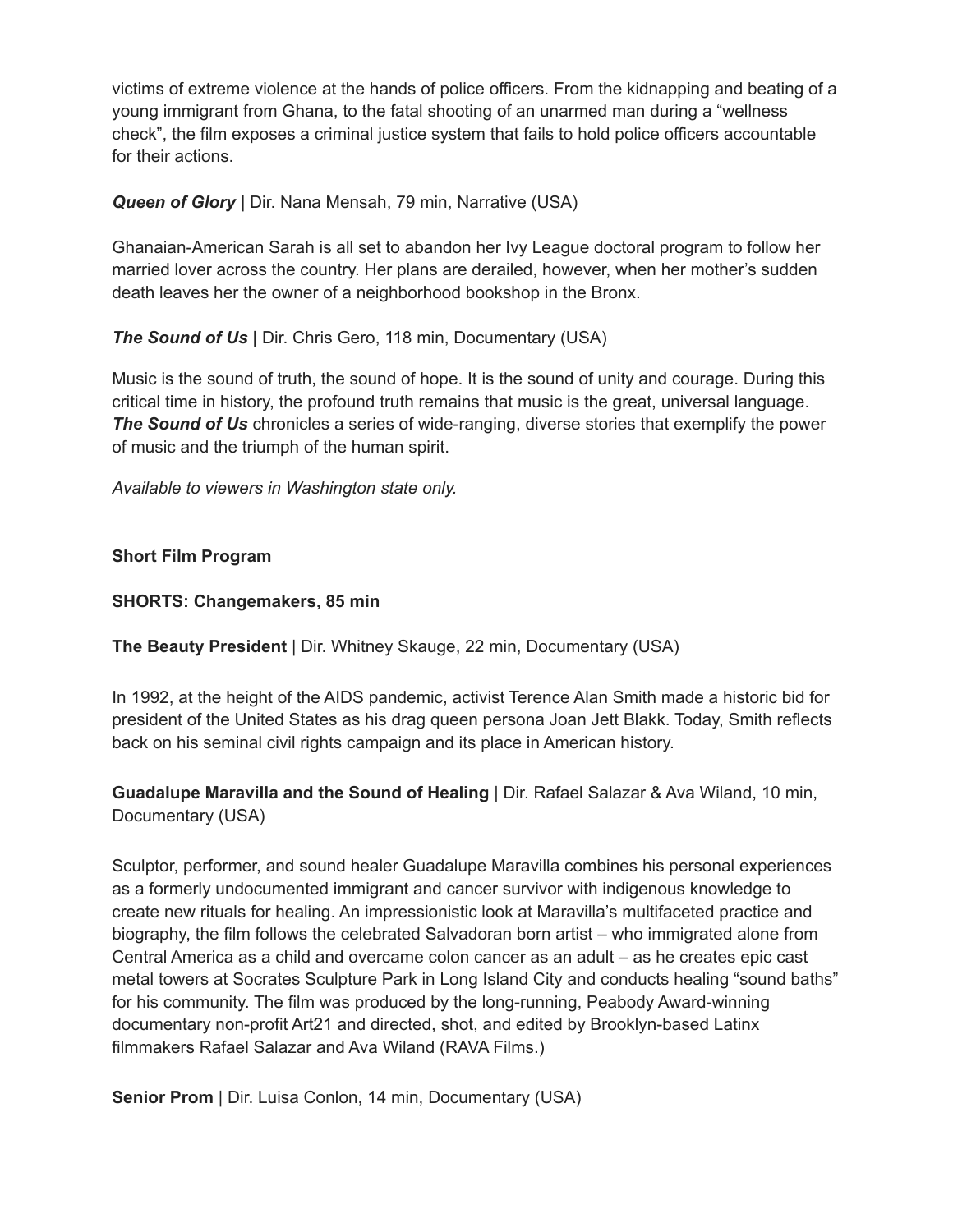At their annual "senior prom", a community of trailblazing LGBTQ+ retirees celebrate life, love, and legacies of resistance.

**Safe Passage** | Dir. Heidi Hanson, 20 min, Documentary (USA)

In 2019, an enormous rock slide devastated the summer's salmon run on the Fraser River in British Columbia, Canada. In 2020, during the global pandemic, a massive effort was underway to change that. *Safe Passage* explores the importance of wild salmon and offers an in-depth look at the efforts taking place to ensure that this historic run survives.

**The Queen of Basketball** | Dir. Ben Proudfoot, 22 min, Documentary (USA)

She is one of the greatest living women's basketball players. 3 national trophies. Scored the first basket in women's Olympic basketball at the '76 Olympics. Drafted to the NBA. But have you ever heard of Lucy Harris?

# **SHORTS: DCFF After Dark, 79 min,** *Mature Audiences Only*

*Swipe* **|** Dir. Anthony Sneed, 5 min, Narrative (USA)

A delinquent teenage boy learns a valuable lesson about growing up.

*Affairs of the Art* **|** Dir. Joanna Quinn, 17 min, Narrative (UK, Canada)

How many obsessions can one family have? In Joanna Quinn and Les Mills' *Affairs of the Art*, we reconnect with Beryl, the working-class heroine who not only reveals her own obsession with drawing but exposes the addictions of her eccentric family, which include pickling, screw threads and pet taxidermy.

*Tim Travers & the Time Traveler's Paradox* **|** Dir. Stimson Snead, 19 min, Narrative (USA)

It is called the Time Traveler's Paradox. In which a scientist creates a Time Machine and kills their younger self. So now a man who should not- can not- exist, somehow does. That is the Paradox, and Paradoxes are impossible.

*Babatoura* **|** Dir. Guillaume Collin, 11 min, Narrative (Canada)

Benoit and Catherine, a couple in their late twenties, go to his parents' house for dinner. It is with surprise and apprehension that they learn that the whole family is invited for supper and that the evening may not go as planned!

*The Night Passenger* **|** Dir. Josh Bowman, 27 min, Narrative (USA)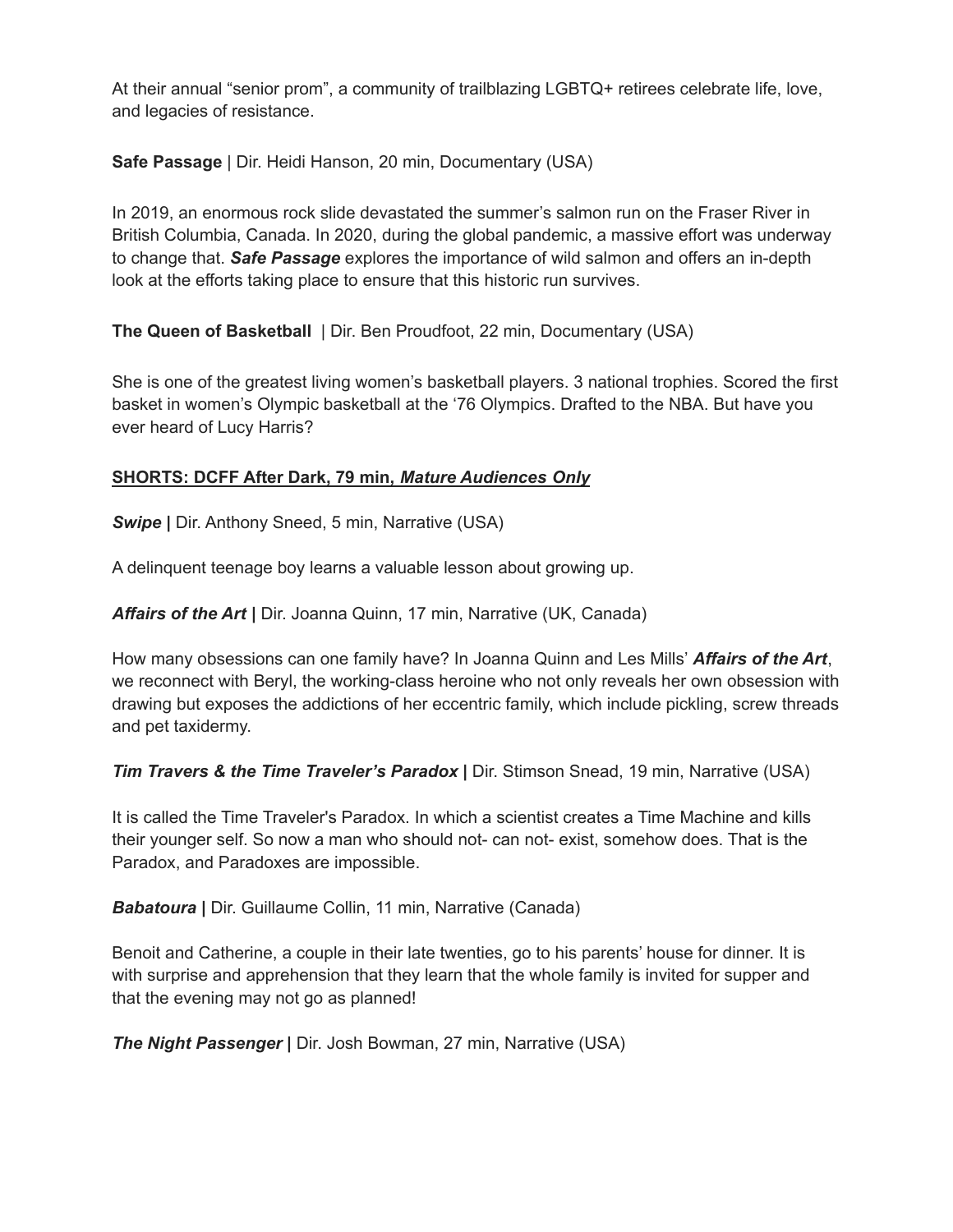Marty is going through a crisis and is hanging on by a thread. After discovering a man tied up in his trunk things go from bad to worse. Worse being a psychopathic Irishman who joins Marty on a journey through the city of LA.

## **SHORTS: Evergreen Shorts, 90 min**

*Swipe Right for [Emotional](https://www.destinycityfilmfestival.com/film/swipe-right-for-emotional-baggage/) Baggage* **|** Dir. Shelby Smout, 7 min, Narrative (USA)

Lillian and Sam are on a first date where their romance blossoms until they reach the ever-looming topic of the emotional baggage they each carry. They unpack their pasts to see if they have a future together.

*When the Storm [Passes](https://www.destinycityfilmfestival.com/film/when-the-storm-passes/)* **|** Dir. Luke W.R. Sarabacha & Benjamin D. Sarabacha, 8 min, Narrative (USA)

"Then, in one moment, she put forth the charm of woven paces and of waving hands, and in the hollow oak he lay as dead, and lost to life and use and name and fame. Then crying 'I have made his glory mine, ' and shrieking out 'O fool !' the harlot leapt adown the forest, and the thicket closed behind her, and the forest echo'd 'fool.'"

*Honor Thy [Mother](https://www.destinycityfilmfestival.com/film/honor-thy-mother/)* **|** Dir. Lucy Ostrander, 31 min, Documentary (USA)

*Honor Thy Mother* tells the untold story of Bainbridge Island's Indipino community. Descended from Indigenous mothers and Filipino fathers, the Indipinos reflect on their lives growing up mixed race with no sense of belonging in either culture. Their stories reveal the effect historical trauma had on their childhood as the children of mothers who attended Canadian Indian residential schools.

*Slow Moving [Houses](https://www.destinycityfilmfestival.com/film/slow-moving-houses/)* **|** Dir. Mischa Jakupcak, 8 min, Narrative (USA)

While a man is in the midst of an existential crisis, a mysterious young girl appears and leads him into a future he can't imagine for himself, forever altering the course of his life.

*Mike Sizzer | a chair wrestling [documentary](https://www.destinycityfilmfestival.com/film/mike-sizzer-a-chair-wrestling-documentary/)* **|** Dir. David Over, 7 min, Documentary (USA)

Meet Mike. He wrestles chairs. And yeah, he's pretty dang good at it.

*life is a [gift](https://www.destinycityfilmfestival.com/film/life-is-a-gift/)* **|** Dir. gloria joy kazuko muhammad, 3 min, Documentary (USA)

what does it mean to be liberated? to be free? for yourself and those you love? in "life is a gift," mu knowles (born & raised on the hilltop in tacoma, wa) takes us on a journey through these questions. this film was co-directed by gloria joy kazuko muhammad and mu knowles as a part of the iMPACT LENS Narrative Justice HILLTOPIA Film Fellowship.

*What the Wood [Wants](https://www.destinycityfilmfestival.com/film/what-the-wood-wants-to-be/) to Be* | Dir. Danny Hoffman, Lynn M. Thomas & Michael Sanderson, 7 min, Documentary (USA)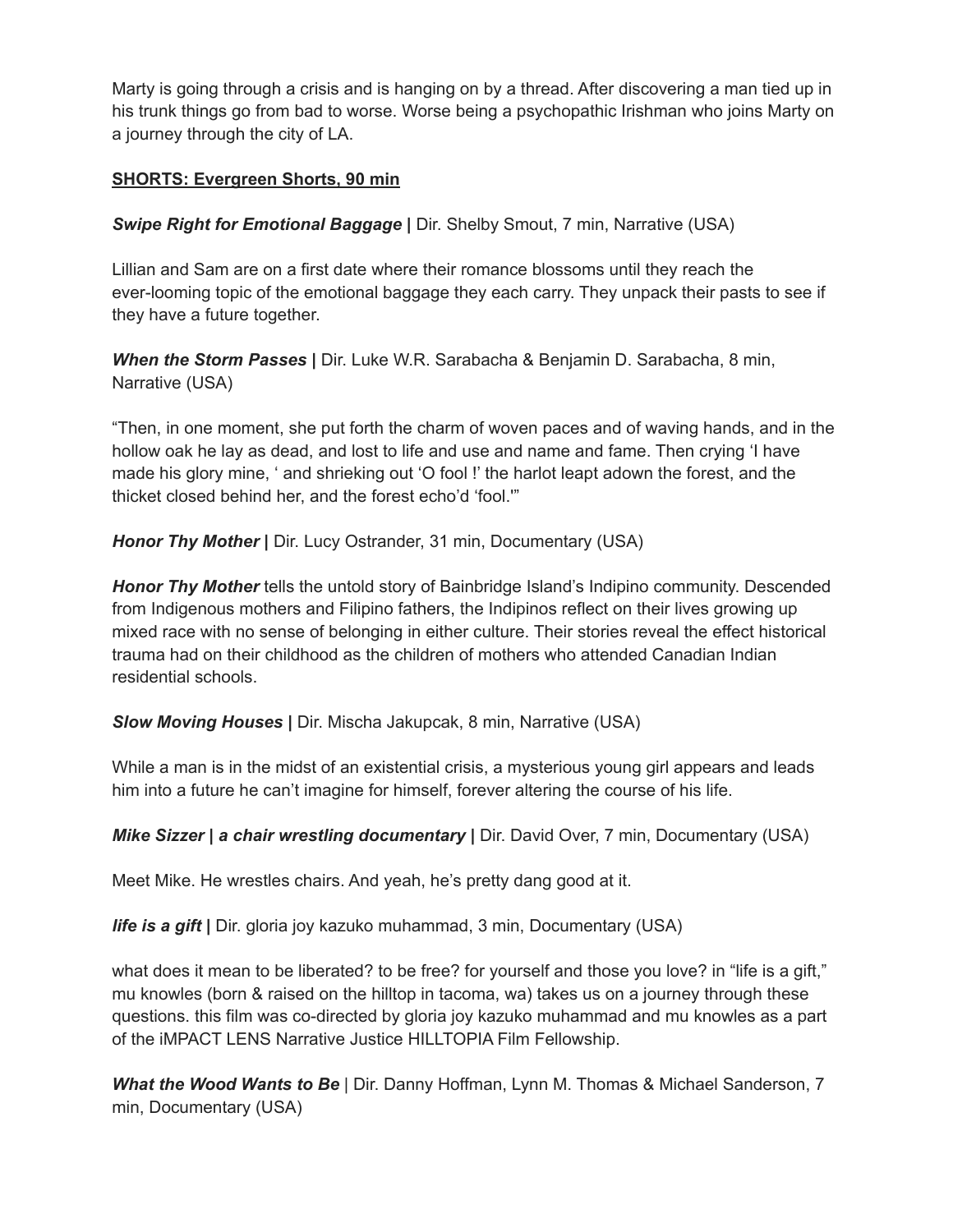A mill in northwest Washington specializes in finding the guitars in felled trees, discovering what the wood wants to be.

*[Squatch](https://www.destinycityfilmfestival.com/film/squatch-man/) Man* | Dir. Hanna Mae, 12 min, Narrative (USA)

A clueless man is determined to hunt down the Sasquatch he believes kidnapped his father. However, Bigfoot isn't the only animal in the woods.

*The Black [Stonefly](https://www.destinycityfilmfestival.com/film/the-black-stonefly/)* | Dir. Cody Lewis & Marc Rotse, 6 min, Documentary (USA)

Gian Lawrence is a fly fisherman and outdoorsman with a unique origin story. Growing up in Puyallup and Tacoma's Hilltop, he fell into a life of crime, violence and destitution until a near-death experience opened his eyes and his soul to the outdoors and a sport largely inaccessible for young black men like himself, fly fishing.

#### **SHORTS: The Next Dimension, 71 min**

*All that was new is old again* | Dir. Jason Biehner, 7 min, Narrative (USA)

An experimental film utilizing outdated technology questioning and exploring the impact of our tech heavy lifestyles on the rest of the world.

*Jack the Radio: Creatures* | Dir. Justin Zimmerman, 3 min, Music Video (USA)

Jack confronts creatures both real and imaginary on an extraordinary visual animated roller coaster, created with some of the comic world's finest artists. Jack emerges triumphant, reborn – and the singer of the best band around to boot.

*TANGO BODY ~ A LOVE STORY* | Dir. Philip Kan Gotanda & Chelsea Eng, 10 min, Narrative (USA)

A dreamscape milonga. An intimate embrace. A quirky trip into new terrain. Argentine tango, the walking dialogue of infinite possibility, is re-envisioned as a physically integrated partner dance: an interplay of legs, feet – and wheels – in this visually stunning film. A heartening affirmation of freedom, of unity in diversity. Musical score by Latin Grammy-nominated Max Masri/Tanghetto. (milonga – an Argentine tango social dance venue)

*Ink* | Dir. AJ Fuller, 3 min, Narrative (USA)

*Ink* is a narrative about the anxiety of starting a creative project, facing the anxiety head-on, and emerging from a dark place to a state of acceptance.

*Is this foreal* | Dir. TJ Walker, 3 min, Music Video (USA)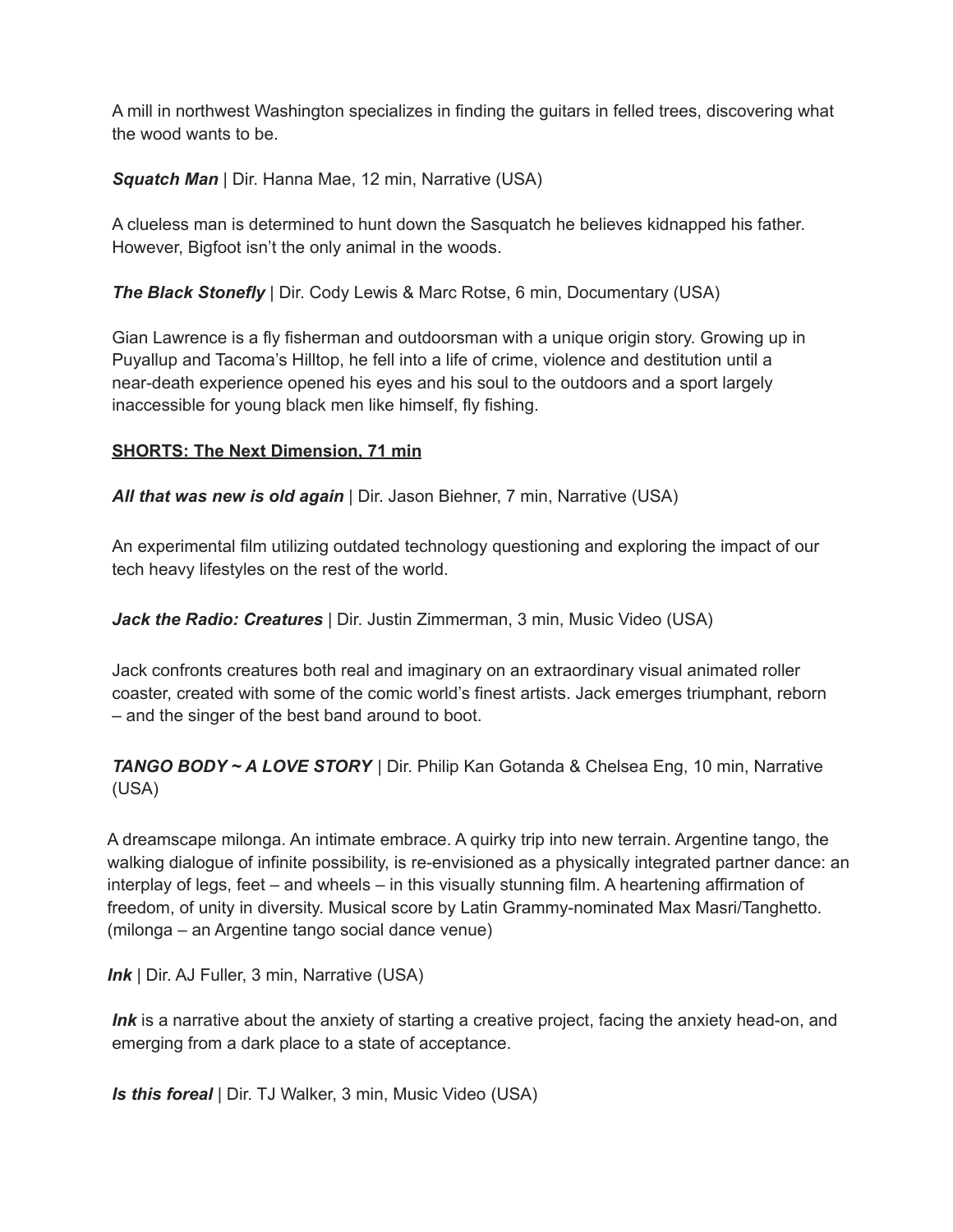*An Approaching World* | Dir. Andy Motz, 3 min, Narrative (USA)

*An Approaching World* is an experimental film reflecting on the journey so many queer people, take from rural to urban, from unsafe to safe, and from storm to shelter in search of liberation.

*Red Gate Sessions* | Dir. Marvin Glover, 17 min, Documentary (USA)

Modeled after the video series NPR Tiny Desk, the film shows an intimate performance of select material from Tacoma musician Marvin Glover spanning his career in a stripped-down set, and an intimate setting.

*demand me for the reckoning* | Dir. Dean Moss, 14 min, Narrative (USA)

A woman contemplates cross racial rage from a cocoon of sexual bliss, in "demand me for the reckoning". With its sober inquisition spoken in Japanese, this short experimental work juxtaposes a surface of fleshy intimacy, with fragments of monster movies and molecular imaging, to excavate her lover's layers of internalized oppression.

*Squeeze* | Dir. Adam Mehr & Mario Tofano, 11 min, Narrative (USA)

Awakened from his routine by a mysterious operatic song, Curtis must decide whether the voice calling him is an invitation or a snare.

## **SHORTS: The Stories We Tell, 94 min**

*[Therefore,](https://www.destinycityfilmfestival.com/film/therefore-socrates-is-mortal/) Socrates is Mortal* | Dir. Alexandre Isabelle, 13 min, Narrative (Canada) *French with English subtitles*

Facing the climate crisis, Louise, a philosophy teacher, turns words into action.

*[Blunt](https://www.destinycityfilmfestival.com/film/blunt/)* | Dir. Hisonni Mustafa, 19 min, Narrative (USA)

An interracial lesbian couple attempts to ease the racial tension between them and their parents using the power of straight talk and a little bit of Cannabis.

*[Novenario](https://www.destinycityfilmfestival.com/film/novenario/)* | Dir. Alberto Triana, 20 min, Narrative (USA)

With the passing of her grandfather, Adrianna struggles to find her identity as a Hispanic woman and reconnect with her estranged family.

*[Myrtle](https://www.destinycityfilmfestival.com/film/myrtle/)* | Dir. Patricia McCormack, 16 min, Narrative (UK)